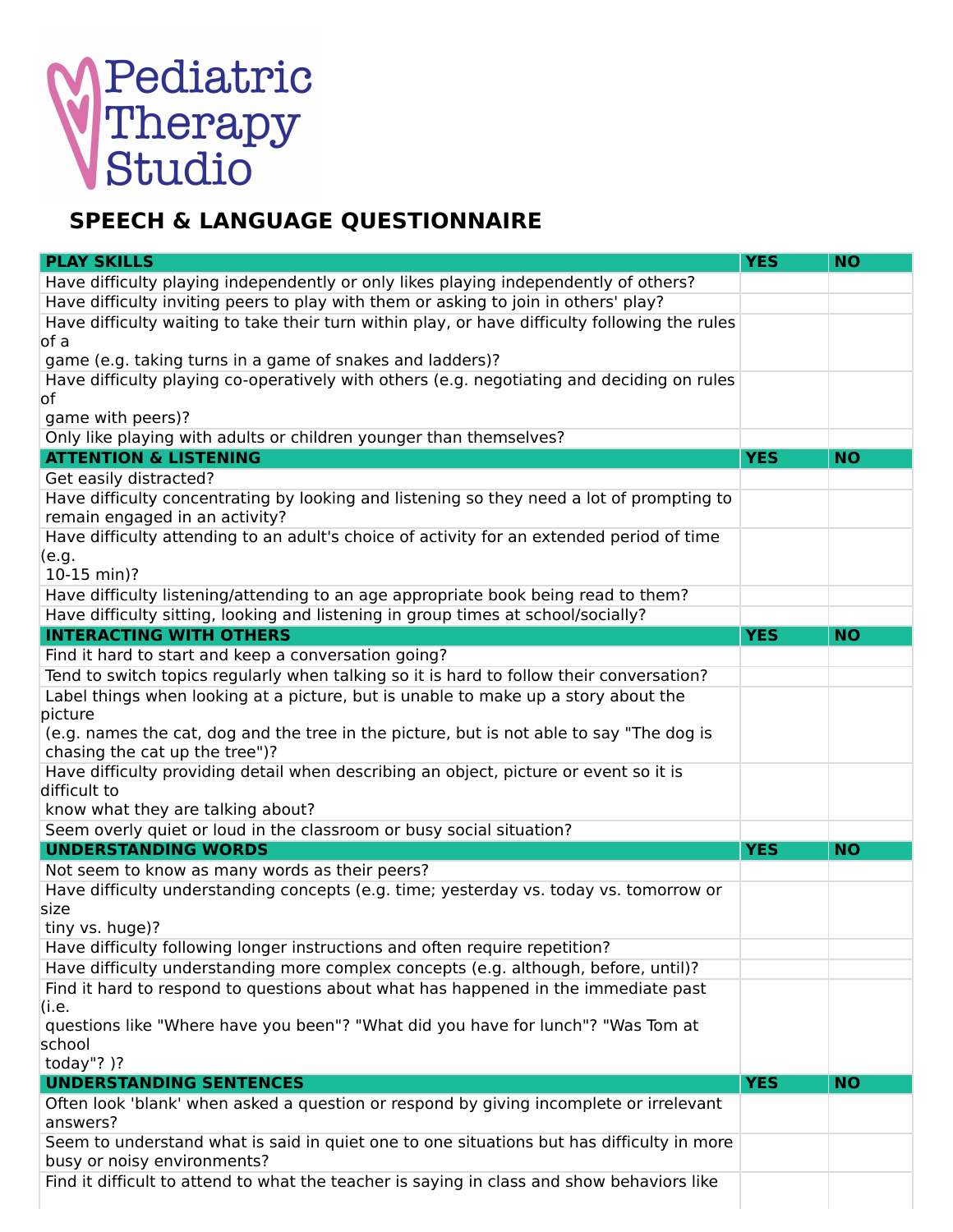| $\mathsf{S}^1$<br>means more than one thing or understanding past tense -ed means it happened<br>yesterday)?<br>Have difficulty understanding age appropriate stories that are read to them?<br><b>UNDERSTANDING WRITTEN LANGUAGE (READING)</b><br><b>YES</b><br><b>NO</b><br>Have difficulty reading and sounding out simple 3-4 letter words which are unfamiliar?<br>Have difficulty recognising letters and sounds?<br>Have difficulty learning and retaining sight words at school?<br>Rely on pictures to understand the content of the sentence/paragraph/story read?<br>Have difficulty reading fluently (e.g. without lots of pausing, sounding out of many<br>words,<br>repeating of words and parts of words) so that the passage can be easily<br>comprehended?<br><b>USING WORDS</b><br><b>YES</b><br><b>NO</b><br>Know lots of words but has difficulty using those words to name items (e.g. pauses when<br>trying to find the word, uses words like "that", "this", "thingy" instead of using the actual<br>name, uses lots of "um", "uh" words while trying to search for the word")?<br>Find it hard to combine 5-6 words together appropriately (e.g. "Look at man in car<br>daddy")?<br>Have difficulty producing longer sentences that express more complex ideas (e.g. "The<br>man<br>was eating the spaghetti instead of the fish because he doesn't like fish")?<br>Have difficulty re-telling a simple story?<br>Have difficulty making up and telling stories with a clear beginning, middle and end?<br><b>USING GRAMMAR</b><br><b>YES</b><br><b>NO</b><br>Make errors with grammatical endings on words (e.g. indicating past and present tense<br>e.g.<br>kicking vs. kicked, plural's' cat vs. cats)? | fiddling, looking around, looking 'blank'?<br>Have difficulty understanding the grammar of the sentences (e.g. understanding plural |
|-------------------------------------------------------------------------------------------------------------------------------------------------------------------------------------------------------------------------------------------------------------------------------------------------------------------------------------------------------------------------------------------------------------------------------------------------------------------------------------------------------------------------------------------------------------------------------------------------------------------------------------------------------------------------------------------------------------------------------------------------------------------------------------------------------------------------------------------------------------------------------------------------------------------------------------------------------------------------------------------------------------------------------------------------------------------------------------------------------------------------------------------------------------------------------------------------------------------------------------------------------------------------------------------------------------------------------------------------------------------------------------------------------------------------------------------------------------------------------------------------------------------------------------------------------------------------------------------------------------------------------------------------------------------------------------------------------------------------------------|-------------------------------------------------------------------------------------------------------------------------------------|
|                                                                                                                                                                                                                                                                                                                                                                                                                                                                                                                                                                                                                                                                                                                                                                                                                                                                                                                                                                                                                                                                                                                                                                                                                                                                                                                                                                                                                                                                                                                                                                                                                                                                                                                                     |                                                                                                                                     |
|                                                                                                                                                                                                                                                                                                                                                                                                                                                                                                                                                                                                                                                                                                                                                                                                                                                                                                                                                                                                                                                                                                                                                                                                                                                                                                                                                                                                                                                                                                                                                                                                                                                                                                                                     |                                                                                                                                     |
|                                                                                                                                                                                                                                                                                                                                                                                                                                                                                                                                                                                                                                                                                                                                                                                                                                                                                                                                                                                                                                                                                                                                                                                                                                                                                                                                                                                                                                                                                                                                                                                                                                                                                                                                     |                                                                                                                                     |
|                                                                                                                                                                                                                                                                                                                                                                                                                                                                                                                                                                                                                                                                                                                                                                                                                                                                                                                                                                                                                                                                                                                                                                                                                                                                                                                                                                                                                                                                                                                                                                                                                                                                                                                                     |                                                                                                                                     |
|                                                                                                                                                                                                                                                                                                                                                                                                                                                                                                                                                                                                                                                                                                                                                                                                                                                                                                                                                                                                                                                                                                                                                                                                                                                                                                                                                                                                                                                                                                                                                                                                                                                                                                                                     |                                                                                                                                     |
|                                                                                                                                                                                                                                                                                                                                                                                                                                                                                                                                                                                                                                                                                                                                                                                                                                                                                                                                                                                                                                                                                                                                                                                                                                                                                                                                                                                                                                                                                                                                                                                                                                                                                                                                     |                                                                                                                                     |
|                                                                                                                                                                                                                                                                                                                                                                                                                                                                                                                                                                                                                                                                                                                                                                                                                                                                                                                                                                                                                                                                                                                                                                                                                                                                                                                                                                                                                                                                                                                                                                                                                                                                                                                                     |                                                                                                                                     |
|                                                                                                                                                                                                                                                                                                                                                                                                                                                                                                                                                                                                                                                                                                                                                                                                                                                                                                                                                                                                                                                                                                                                                                                                                                                                                                                                                                                                                                                                                                                                                                                                                                                                                                                                     |                                                                                                                                     |
|                                                                                                                                                                                                                                                                                                                                                                                                                                                                                                                                                                                                                                                                                                                                                                                                                                                                                                                                                                                                                                                                                                                                                                                                                                                                                                                                                                                                                                                                                                                                                                                                                                                                                                                                     |                                                                                                                                     |
|                                                                                                                                                                                                                                                                                                                                                                                                                                                                                                                                                                                                                                                                                                                                                                                                                                                                                                                                                                                                                                                                                                                                                                                                                                                                                                                                                                                                                                                                                                                                                                                                                                                                                                                                     |                                                                                                                                     |
|                                                                                                                                                                                                                                                                                                                                                                                                                                                                                                                                                                                                                                                                                                                                                                                                                                                                                                                                                                                                                                                                                                                                                                                                                                                                                                                                                                                                                                                                                                                                                                                                                                                                                                                                     |                                                                                                                                     |
|                                                                                                                                                                                                                                                                                                                                                                                                                                                                                                                                                                                                                                                                                                                                                                                                                                                                                                                                                                                                                                                                                                                                                                                                                                                                                                                                                                                                                                                                                                                                                                                                                                                                                                                                     |                                                                                                                                     |
|                                                                                                                                                                                                                                                                                                                                                                                                                                                                                                                                                                                                                                                                                                                                                                                                                                                                                                                                                                                                                                                                                                                                                                                                                                                                                                                                                                                                                                                                                                                                                                                                                                                                                                                                     |                                                                                                                                     |
|                                                                                                                                                                                                                                                                                                                                                                                                                                                                                                                                                                                                                                                                                                                                                                                                                                                                                                                                                                                                                                                                                                                                                                                                                                                                                                                                                                                                                                                                                                                                                                                                                                                                                                                                     |                                                                                                                                     |
|                                                                                                                                                                                                                                                                                                                                                                                                                                                                                                                                                                                                                                                                                                                                                                                                                                                                                                                                                                                                                                                                                                                                                                                                                                                                                                                                                                                                                                                                                                                                                                                                                                                                                                                                     |                                                                                                                                     |
|                                                                                                                                                                                                                                                                                                                                                                                                                                                                                                                                                                                                                                                                                                                                                                                                                                                                                                                                                                                                                                                                                                                                                                                                                                                                                                                                                                                                                                                                                                                                                                                                                                                                                                                                     |                                                                                                                                     |
|                                                                                                                                                                                                                                                                                                                                                                                                                                                                                                                                                                                                                                                                                                                                                                                                                                                                                                                                                                                                                                                                                                                                                                                                                                                                                                                                                                                                                                                                                                                                                                                                                                                                                                                                     |                                                                                                                                     |
|                                                                                                                                                                                                                                                                                                                                                                                                                                                                                                                                                                                                                                                                                                                                                                                                                                                                                                                                                                                                                                                                                                                                                                                                                                                                                                                                                                                                                                                                                                                                                                                                                                                                                                                                     |                                                                                                                                     |
|                                                                                                                                                                                                                                                                                                                                                                                                                                                                                                                                                                                                                                                                                                                                                                                                                                                                                                                                                                                                                                                                                                                                                                                                                                                                                                                                                                                                                                                                                                                                                                                                                                                                                                                                     |                                                                                                                                     |
|                                                                                                                                                                                                                                                                                                                                                                                                                                                                                                                                                                                                                                                                                                                                                                                                                                                                                                                                                                                                                                                                                                                                                                                                                                                                                                                                                                                                                                                                                                                                                                                                                                                                                                                                     |                                                                                                                                     |
| sound immature?                                                                                                                                                                                                                                                                                                                                                                                                                                                                                                                                                                                                                                                                                                                                                                                                                                                                                                                                                                                                                                                                                                                                                                                                                                                                                                                                                                                                                                                                                                                                                                                                                                                                                                                     | Leave out small words from sentences (e.g. words like <i>it, is, a, the</i> ) causing language to                                   |
| Have difficulty using linking words such as and, because or but to join phrases together?                                                                                                                                                                                                                                                                                                                                                                                                                                                                                                                                                                                                                                                                                                                                                                                                                                                                                                                                                                                                                                                                                                                                                                                                                                                                                                                                                                                                                                                                                                                                                                                                                                           |                                                                                                                                     |
| Put words in the wrong order (e.g. "The ball is garden in it")?                                                                                                                                                                                                                                                                                                                                                                                                                                                                                                                                                                                                                                                                                                                                                                                                                                                                                                                                                                                                                                                                                                                                                                                                                                                                                                                                                                                                                                                                                                                                                                                                                                                                     |                                                                                                                                     |
| Have difficulty forming questions (e.g. Has difficulty knowing whether to use the word<br>"what", "who" or "why") or changing a statement into a question (e.g. changing "The red<br>ball" into "Can I please have the red ball?")?                                                                                                                                                                                                                                                                                                                                                                                                                                                                                                                                                                                                                                                                                                                                                                                                                                                                                                                                                                                                                                                                                                                                                                                                                                                                                                                                                                                                                                                                                                 |                                                                                                                                     |
| <b>WRITTEN LANGUAGE &amp; SPELLING</b><br><b>YES</b><br><b>NO</b>                                                                                                                                                                                                                                                                                                                                                                                                                                                                                                                                                                                                                                                                                                                                                                                                                                                                                                                                                                                                                                                                                                                                                                                                                                                                                                                                                                                                                                                                                                                                                                                                                                                                   |                                                                                                                                     |
| Have difficulty sounding out words phonetically (i.e. by sound, not necessarily correct<br>spelling -e.g. "cat" = "cat")?                                                                                                                                                                                                                                                                                                                                                                                                                                                                                                                                                                                                                                                                                                                                                                                                                                                                                                                                                                                                                                                                                                                                                                                                                                                                                                                                                                                                                                                                                                                                                                                                           |                                                                                                                                     |
| Have difficulty retaining and remembering the 'rules of spelling' (e.g. There is a silent 'k'<br>in                                                                                                                                                                                                                                                                                                                                                                                                                                                                                                                                                                                                                                                                                                                                                                                                                                                                                                                                                                                                                                                                                                                                                                                                                                                                                                                                                                                                                                                                                                                                                                                                                                 |                                                                                                                                     |
| the word know, you put the 's' and 'h' together to spell "shoe", a short vowel becomes a<br>long vowel if there is an 'e' on the end)?                                                                                                                                                                                                                                                                                                                                                                                                                                                                                                                                                                                                                                                                                                                                                                                                                                                                                                                                                                                                                                                                                                                                                                                                                                                                                                                                                                                                                                                                                                                                                                                              |                                                                                                                                     |
| Have difficulty writing sentences so that the words are in the correct order and make<br>sense?                                                                                                                                                                                                                                                                                                                                                                                                                                                                                                                                                                                                                                                                                                                                                                                                                                                                                                                                                                                                                                                                                                                                                                                                                                                                                                                                                                                                                                                                                                                                                                                                                                     |                                                                                                                                     |
| Have difficulty using grammar in written language (e.g. present and past tense -ing vs<br>ed,                                                                                                                                                                                                                                                                                                                                                                                                                                                                                                                                                                                                                                                                                                                                                                                                                                                                                                                                                                                                                                                                                                                                                                                                                                                                                                                                                                                                                                                                                                                                                                                                                                       |                                                                                                                                     |
| plurals- cat vs cats)?                                                                                                                                                                                                                                                                                                                                                                                                                                                                                                                                                                                                                                                                                                                                                                                                                                                                                                                                                                                                                                                                                                                                                                                                                                                                                                                                                                                                                                                                                                                                                                                                                                                                                                              |                                                                                                                                     |
| Have difficulty writing age appropriate descriptive paragraphs and/or stories?                                                                                                                                                                                                                                                                                                                                                                                                                                                                                                                                                                                                                                                                                                                                                                                                                                                                                                                                                                                                                                                                                                                                                                                                                                                                                                                                                                                                                                                                                                                                                                                                                                                      |                                                                                                                                     |
| <b>QUALITY OF SPEECH</b><br><b>NO</b><br><b>YES</b>                                                                                                                                                                                                                                                                                                                                                                                                                                                                                                                                                                                                                                                                                                                                                                                                                                                                                                                                                                                                                                                                                                                                                                                                                                                                                                                                                                                                                                                                                                                                                                                                                                                                                 |                                                                                                                                     |
| Have difficulty being understood by others?                                                                                                                                                                                                                                                                                                                                                                                                                                                                                                                                                                                                                                                                                                                                                                                                                                                                                                                                                                                                                                                                                                                                                                                                                                                                                                                                                                                                                                                                                                                                                                                                                                                                                         |                                                                                                                                     |
| Have a voice that often sounds 'nasal' (i.e. like the child has a blocked nose)?                                                                                                                                                                                                                                                                                                                                                                                                                                                                                                                                                                                                                                                                                                                                                                                                                                                                                                                                                                                                                                                                                                                                                                                                                                                                                                                                                                                                                                                                                                                                                                                                                                                    |                                                                                                                                     |
| Use a very loud voice or shout often, which affects the sound of their voice?                                                                                                                                                                                                                                                                                                                                                                                                                                                                                                                                                                                                                                                                                                                                                                                                                                                                                                                                                                                                                                                                                                                                                                                                                                                                                                                                                                                                                                                                                                                                                                                                                                                       |                                                                                                                                     |
| Repeat sounds in words, part of words or phrases when talking (e.g. "Cccan I have a<br>biscuits" or "Gigigive me the ball), gets physically stuck on words (i.e. word or<br>sound just won't come out) or lengthens words (e.g. Loooook at the cat?)?                                                                                                                                                                                                                                                                                                                                                                                                                                                                                                                                                                                                                                                                                                                                                                                                                                                                                                                                                                                                                                                                                                                                                                                                                                                                                                                                                                                                                                                                               |                                                                                                                                     |
| Have difficulty getting the word or sentence out so that they get frustrated?                                                                                                                                                                                                                                                                                                                                                                                                                                                                                                                                                                                                                                                                                                                                                                                                                                                                                                                                                                                                                                                                                                                                                                                                                                                                                                                                                                                                                                                                                                                                                                                                                                                       |                                                                                                                                     |
| PHYSICAL PRODUCTION OF SOUNDS AND WORDS<br><b>YES</b><br><b>NO</b>                                                                                                                                                                                                                                                                                                                                                                                                                                                                                                                                                                                                                                                                                                                                                                                                                                                                                                                                                                                                                                                                                                                                                                                                                                                                                                                                                                                                                                                                                                                                                                                                                                                                  |                                                                                                                                     |